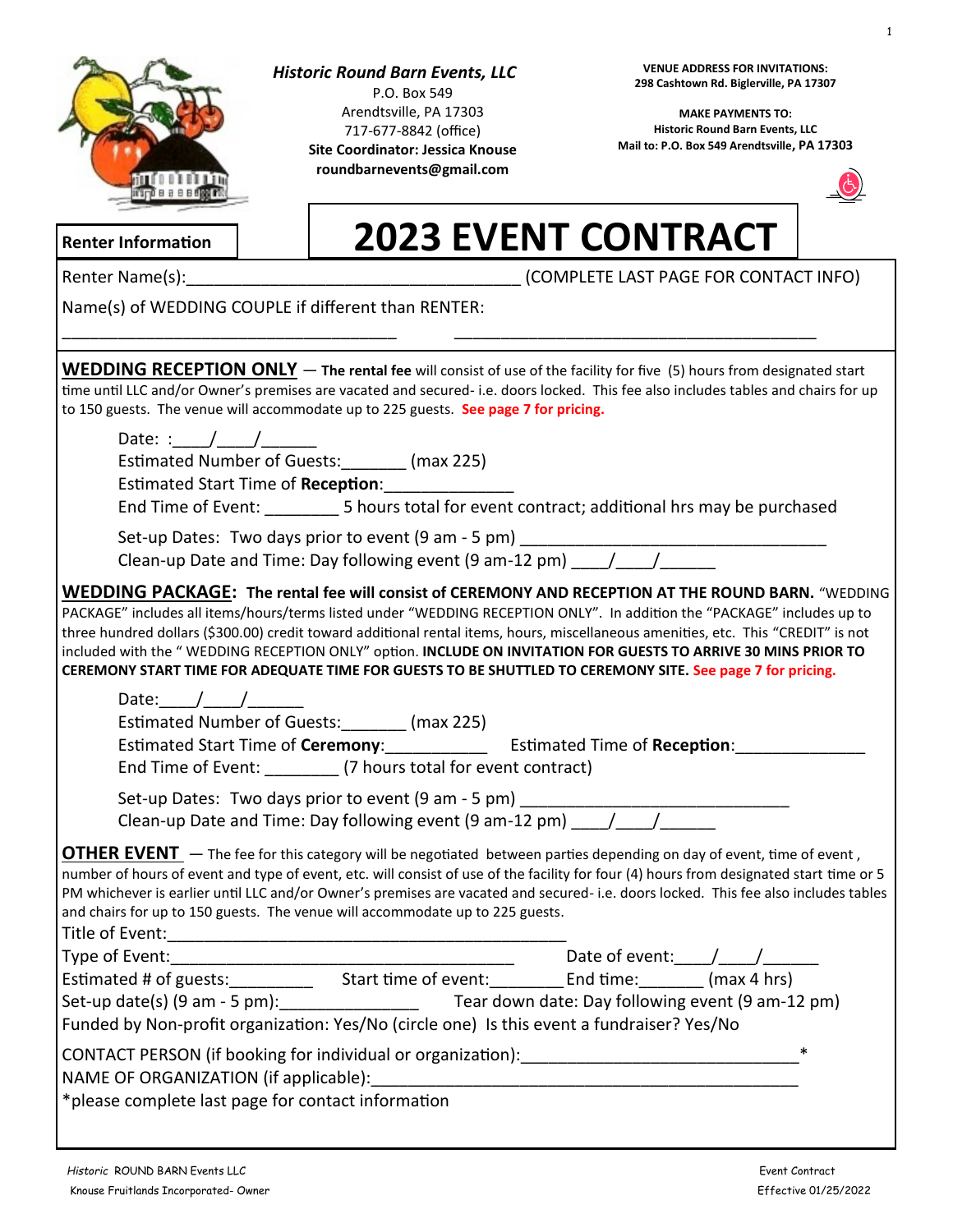| <b>FEE AGREEMENT</b>                                                                                        | (OFFICE USE ONLY)                                                   | Page2 |  |  |  |
|-------------------------------------------------------------------------------------------------------------|---------------------------------------------------------------------|-------|--|--|--|
| <b>Rental Fee</b>                                                                                           | \$                                                                  |       |  |  |  |
| <b>Security Deposit</b>                                                                                     | \$                                                                  |       |  |  |  |
| Additional Hour(s)                                                                                          | \$<br>\$250.00/hour (if agreed to on or before Pre-event meeting)   |       |  |  |  |
|                                                                                                             | TOTAL $\frac{1}{2}$                                                 |       |  |  |  |
|                                                                                                             | Date Paid:<br>MasterCard Cash<br>Check #<br>Visa<br>Deposit $\zeta$ |       |  |  |  |
| Balance Due \$                                                                                              | Date Paid:<br>MasterCard<br>Check #<br>Cash<br>Visa                 |       |  |  |  |
| Credit Card Info:                                                                                           |                                                                     |       |  |  |  |
| Card Type:<br>#:                                                                                            | Security Code:<br>Exp. Date:                                        |       |  |  |  |
| <b>Payment Schedule:</b>                                                                                    |                                                                     |       |  |  |  |
| Rental Deposit is detailed on page 7. Must be paid at contract signing.                                     |                                                                     |       |  |  |  |
| Security Deposit is a flat fee and must be paid at contract signing (Conditional refund).                   |                                                                     |       |  |  |  |
| Your date will only be secured upon completion of contract and payment of rental and security deposits.     |                                                                     |       |  |  |  |
| Rental balance is due at the time of final pre-event meeting.                                               |                                                                     |       |  |  |  |
| Payment of Sales tax and any additional charges on rental items will be due at rehearsal or may be deducted |                                                                     |       |  |  |  |
| from SECURITY DEPOSIT when refunded.                                                                        |                                                                     |       |  |  |  |
|                                                                                                             |                                                                     |       |  |  |  |

# **MAKE PAYMENTS TO: Historic Round Barn Events, LLC Mail to: P.O. Box 549 Arendtsville, PA 17303**

**CERTIFICATE OF LIABILITY INSURANCE RECEIVED: \_\_\_ DATE: \_\_\_\_\_\_\_\_\_\_\_**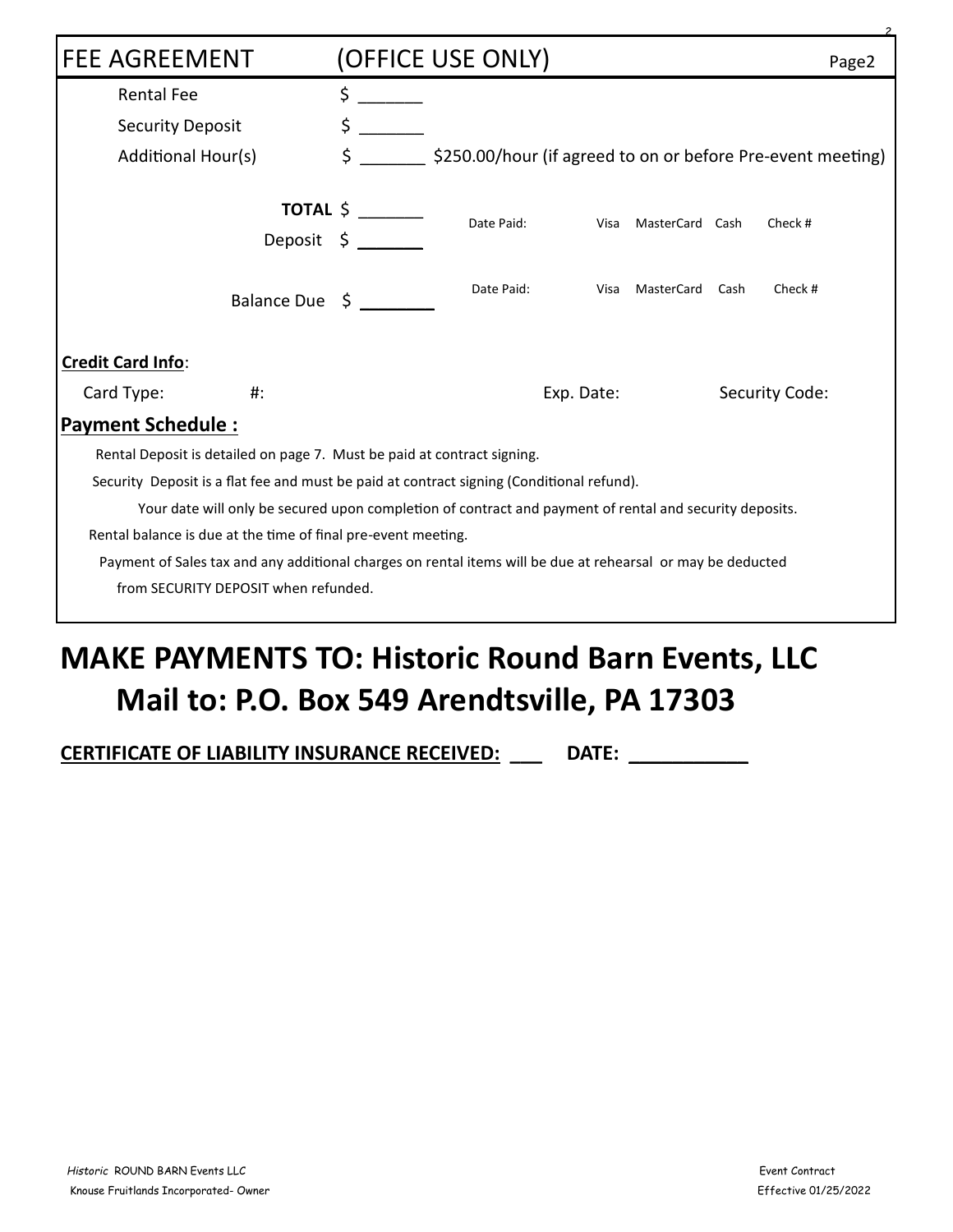# **Facility Guidelines and Policies**

#### **Historic ROUND BARN Events LLC (LLC)** / Knouse Fruitlands, Inc. (Owner)

Please initial each section at the designated area at end of each section, indicating your understanding of and agreement to comply with all statements therein.

#### **I. FEES & PAYMENT**

A. The Rental Deposit consists of a portion of the Rental Fee plus a \$500.00 Security Deposit and, when paid, secures your reservation date as stated in this contract. Payment is due and payable to Historic ROUND BARN Events LLC upon signing of this contract. Payment may be by cash, check or credit card. The desired date is not secured until full payment is made.

B. The Security Deposit is \$500.00 for all events. The Security Deposit may be decreased or waived at LLC's discretion. The Security Deposit will be returned to the Renter within four (4) weeks after the event upon satisfactory inspection of the rented facility. The Renter will note and report to LLC any damages observed prior to start of event. LLC will note and report to Renter any damages observed at end of event. A portion or all of the security deposit may, at LLC's discretion, be retained to compensate LLC and/or Owner for any damages, additional clean-up cost and/or additional fees not paid prior to the event and attributed to the Renter, including time not included in the contract. In the event that the total cost of repair of damages, clean-up and/or additional fees exceeds the amount of the Security Deposit, the Renter will be billed and will be responsible for payment of the additional expenses incurred by LLC or Owner within seven (7) days of billing.

C. Final Payment of the rental balance is due at the time of or before the pre-event meeting. Failure to pay the balance by such due date will result in the cancellation of the event and this contract. No money will be refunded and the Rental Deposit will be forfeited.

#### **DAMAGES OBSERVED AND REPORTED TO LLC REP BY RENTER DURING SET-UP AND PRIOR TO EVENT:**

#### **DAMAGES OBSERVED AND REPORTED TO RENTER BY ROUND BARN LLC REP AT CLOSING OF EVENT:**

D. All events must adhere to the rental hours as determined by this contract, including set-up and clean-up. Any set-up time or clean-up time that occurs outside of normal market hours (9AM—5PM) will be charged against the contracted hours for the event. Should Renter's event exceed the contracted number of hours specified in this contract, an additional fee of \$350.00 per hour, or any part thereof, will be assessed and shall be due and payable by Renter. ALL events must be concluded by no later than 11:00 PM. If the event does go beyond the contracted time (**MEANING:** REQUIRED CLEAN-UP COMPLETED; ALL PERSONS HAVE VACATED THE BUILDING AND THE DOORS ARE CLOSED AND LOCKED BY LLC), a minimum of one (1) hour overtime will automatically be charged and shall be due and payable by Renter at the rate of \$250.00 per hour, **\$500.00 AFTER MIDNIGHT.**

E. If Renter's check is returned due to insufficient funds, etc. full payment plus \$100.00 (administrative and bank fees) must be paid in cash, money order or cashier's check to hold the reservation. Otherwise, the event and this contract shall be deemed to have been cancelled.

#### **II. SET-UP, CLEAN UP, ETC.**

A. Inside event area(s) and surrounding grounds must be left *"as found or in better condition"* as they existed at the beginning of the rental period. Set-up and clean-up shall occur during the times stated in this contract, and, to avoid possible additional fees, shall be scheduled during business hours of the Round Barn Farm Market (9:00 AM to 5:00 PM daily). In the event that the set-up and/or clean-up times (including vendors) occur outside such operating hours of the Round Barn Farm Market, those times will be charged against Renter's contracted hours; should this result in time in excess of the number of contracted hours, an additional charge may be assessed, at LLC's discretion.

B. A written schedule of vendor set-up and load in/out must be provided to LLC no later than the pre-event meeting. If a representative of the Renter is not available and if a signature is required at the time of delivery by a Renter's vendor, an LLCs representative shall have the authority to sign on Renter's behalf to acknowledge delivery, and any obvious damage, but will not verify specific quantities, colors, etc. delivered.

C. **All foodstuffs, garbage and trash MUST be removed from the BARN by the contract end time. The Renter is responsible for arranging the clean-up and removal.** Neither the LLC nor Owner is responsible for any clean-up necessary caused by renter, their guests or vendors. Trash cans, bag liners and dumpster is provided by LLC/Owner for Renter's use.

D. Equipment, decorations, supplies etc. may not be delivered or set-up more than two days in advance of the event date and must be removed within one (1) days following the event, unless other arrangements have been approved in writing by LLC prior to the event. Under special circumstances the LLC may request clean-up to be completed by an earlier time and arrangements mutually agreed upon by Renter and LLC will be noted in "Additional Terms".

E. LLC or Owner shall have no liability or responsibility for any lost, damaged or stolen personal property, supplies or equipment of Renter and/or any vendor, nor shall LLC or Owner have any liability or responsibility for any personal injury incurred by Renter and/or any event vendor and/or any guest while in and upon the rented premises. **II:A-E\_\_\_\_\_\_\_\_\_**

**I:A-E\_\_\_\_\_\_\_\_\_\_**

*Historic* ROUND BARN Events LLC Event Contract

3

Knouse Fruitlands Incorporated- Owner Effective 01/25/2022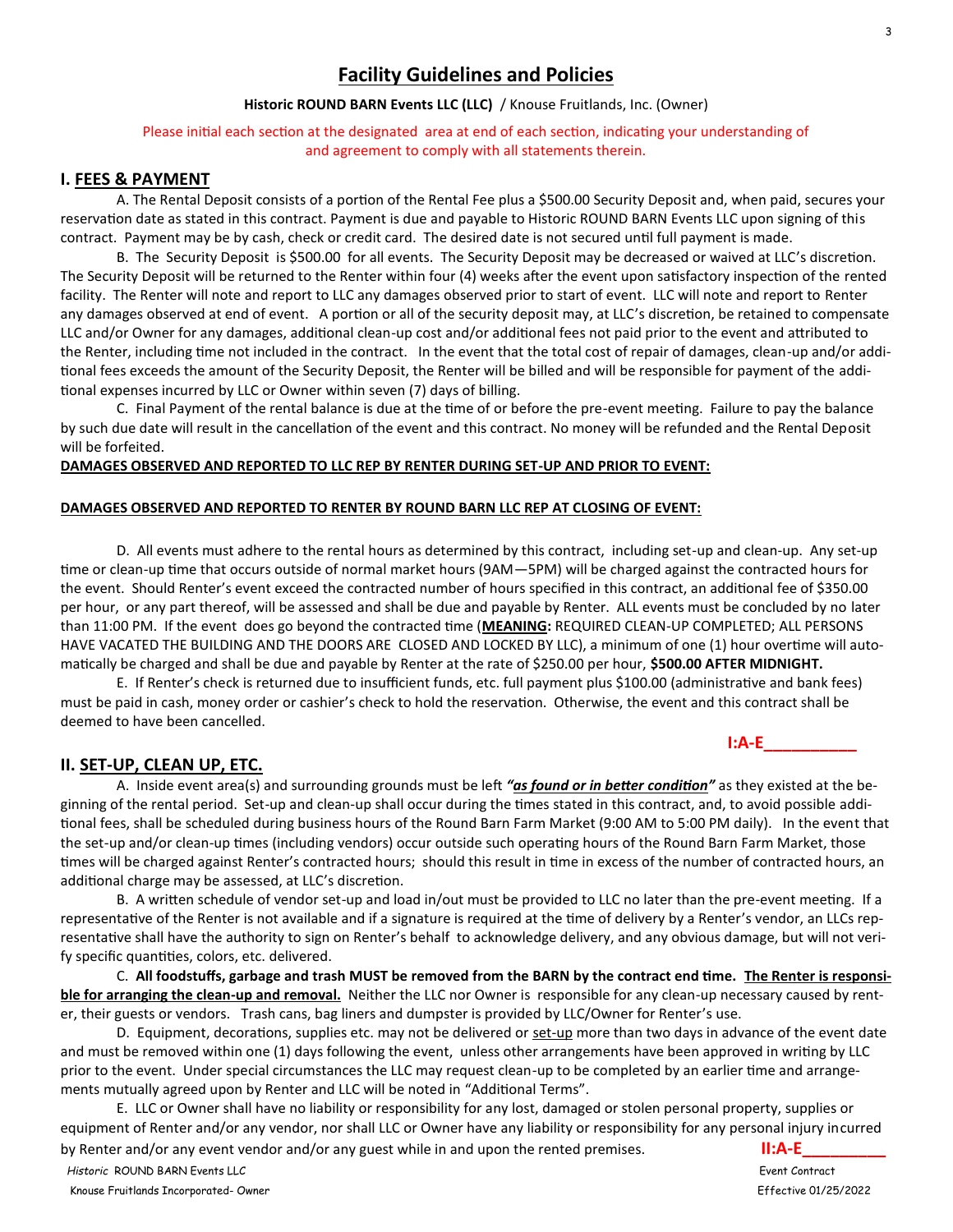#### III. **FACILITY USE**

A. Renter agrees that any event-related use of Owner's facilities shall comply with all statutes, ordinances, rules and regulations issued by Federal, State and Local governments.

B. **No candles or open flames of any kind are allowed anywhere on Owner's premises, with the exception of Sterno for food heating purposes, which must be properly attended at all times. With the sole exception of approved equipment designed to maintain food temperatures, no other heating equipment of any kind is permitted in the BARN. Self-contained catering trailers may be used outside of the BARN at a specifically designated location.**

C. Renter agrees not to bring on to Owner's premises any material, substance, equipment or object which is likely to endanger the life of or cause bodily injury or damage to any person or property, or which is likely to constitute a hazard.

D. Use of any restricted or illegal substance on-site by or on behalf of the responsible contracted Renter, guests and/or associated vendors will result in immediate expulsion from the premises, event cancellation without refund, and notification of the proper authorities and law enforcement officials.

E. Rental of the Owner's premises includes options to use the second floor of the Historic Round Barn, restrooms, the barn bridge entrance, the open areas on the barn bridge side of the Round Barn, parking area and ceremony site. Use of other locations must be discussed and mutually agreed upon in writing (on contract) prior to contract signing. Location changes which may be requested by LLC, Owner or Renter after contract signing will require a written signed mutual agreement. The first floor of the ROUND BARN housing the Farm Market and its adjacent paved parking area are **not** included in the contract as available areas for Renter's use. **Note: a request (again, noted on contract) may be made by Renter, at no additional fee, for Market hours to be extended past 5PM for the benefit of their guests.**

F. Total attendance (including vendors) for events inside the Historic Round Barn shall not exceed two hundred fifty (250).

G. Parking is available immediately adjacent to the ROUND BARN.

 **\*\***H. Shuttle to ceremony site is provided. NO ONE, **AT ANY TIME**, will be permitted to drive to the ceremony site without **prior written permission**. It is **Renter's responsibility** to inform all persons, i.e. helpers, guests, vendors, etc. of this **VERY IMPORTANT POLICY**. The ceremony site is located on a working farm and this policy is intended for and strictly enforced for everyone's safety. Special arrangements will be planned for the transportation to the ceremony site for anyone not able to board

I. Animals are not permitted at any event within the BARN, with the exception of service animals.

J. No smoking is permitted inside any building or within twenty-five feet (25') of any building upon Owner's premises. A designated smoking area will be established at least twenty-five feet (25') from all buildings. The area will be well-marked, and LLC will provide receptacles for cigar/cigarette butts. The "smoking area" must be cleared of butts, trash, etc. after the event by Rent-

er. Renter is responsible for conveying all rules regarding smoking and fire regulations to all attendees. **III: A-I\_\_\_\_\_\_\_\_**

# **IV. DECORATIONS**

the bus.

A. All decorations, signs, facades, etc., along with the manner of installation thereof, must be discussed and approved in writing by LLC no later than the pre-event meeting. All manner of attachment must be removed along with the decorations. Decorations at Ceremony site MUST be taken down/returned to storage/taken home by Renter if owned by Renter no later than the day after the event by 5 p.m. Decoration items or trash NOT removed by Renter within given time of clean up (no later than 5 p.m. the day after the event) may result in a CHARGE to Renter for additional clean-up/tear-down work for Owner.

B. Renter shall not cause or permit Owner's facilities to be damaged, marred or in any manner defaced or altered.

C. Use of any type of glitter, confetti, rice or birdseed on Owner's premises is prohibited. No artificial flower petals may be thrown at ceremony site.

D. A selected variety of decorations owned by venue Owner (Historic Round Barn Events LLC) may be used by Renter for the event at no additional cost. These decorations may include but are not limited to: wood cuts, apple crates, lanterns, LED candles, votives, mason jars, fabric pieces, lighted branches, antique glasswear, etc.; these items are designated in storage as designated by venue coordinator. After event, decorations owned by Owner must be returned to venue storage or left within the BARN. Failure to return items to storage or left in BARN may result in a CHARGE for missing items at discretion of Owner.

### **V. BEVERAGES, FOOD, ETC.**

A. Alcoholic beverages are permitted only in accordance with all local and state laws, provided that a proper Certificate of Insurance (naming LLC and Owner as additionally named insured parties) has been obtained by the Renter and provided to LLC, covering the liability of serving alcoholic beverages, etc. Copies of the aforementioned documents must be provided to LLC no later than the pre-event meeting, and in default thereof, the event may be cancelled without refund. Renter expressly and knowingly assumes all responsibility and liability associated with the service and consumption of alcoholic beverages before, during and after the event. Renter shall be solely responsible to ensure that no person becomes so impaired as a result of the consumption of alcohol that he/she becomes a danger to himself/herself and/or others. All serving of alcoholic beverages is required to cease forty -five (45) minutes before the scheduled end of the event. In the event that LLC's or Owner's representative determines, in its sole discretion, that Renter has failed to manage and control the consumption of alcoholic beverages during the event and/or on Owner's premises, LLC or Owner's representative reserves the right to immediately terminate the service and consumption of alcohol at the event; the reservation of such right shall in no way relieve the Renter of any responsibility or liability regarding the service and consumption of alcoholic beverages at the event.

*Historic* ROUND BARN Events LLC Event Contract

Knouse Fruitlands Incorporated- Owner Effective 01/25/2022

4

**IV: A-C\_\_\_\_\_\_\_\_**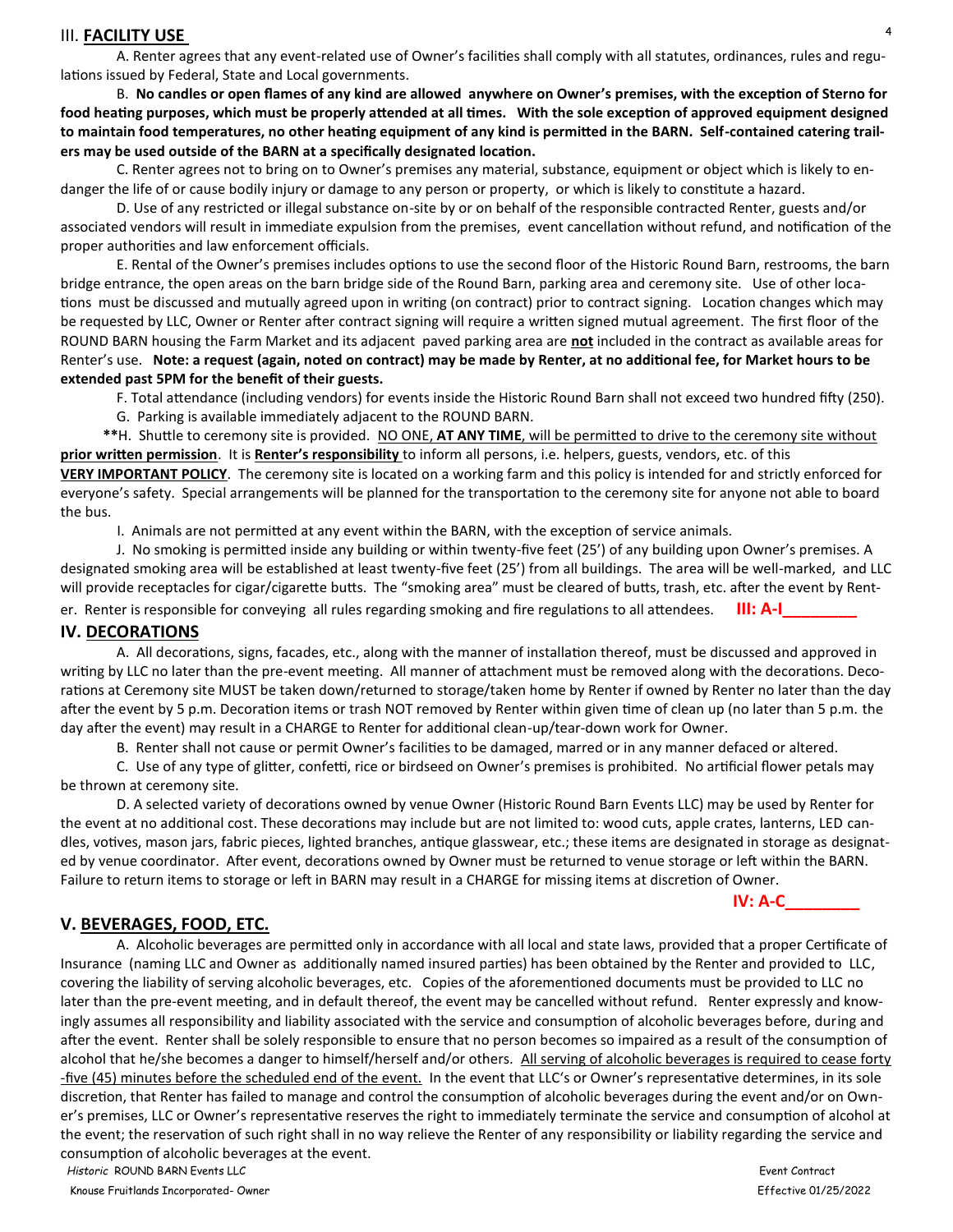5 B. The Renter acknowledges that LLC/Owner's liability insurance expressly excludes coverage for any damages or injury associated with the consumption of alcoholic beverages in and upon Owner's premises.

C. It is the Renter's responsibility to determine that Vendors have proper licenses and liability insurance coverage. Food in chaffing dishes may be heated with electricity or Sterno. Use of Sterno requires an individual specifically assigned to monitor the food table(s) at all times during Sterno use. Otherwise, no open flames will be allowed inside Owner's facility. Renter acknowledges that Owner does not provide commercial kitchen or catering facilities. Limited accommodations (refrigeration, water, etc.) may be made in advance of the event with the written prior approval of the LLC OR Owner. **V: A-C\_\_\_\_\_\_**

#### VI. **RENTER'S RESPONSIBILITY AND INDEMNITY**

A. Relative to any and all events, the Renter must obtain a general liability policy of insurance and provide LLC with a Certificate of such insurance, naming Historic ROUND BARN Events LLC and Knouse Fruitlands, Incorporated as an **additionally named insured parties**, with a liability limit of \$1,000,000.00 for **all** events, and which Certificate of Insurance must be provided to LLC no later than the pre-event meeting. Failure to comply with such liability insurance requirements will result in cancellation of event and forfeiture of all deposits and rental monies.

B. The conduct and welfare of all guests, participants, and spectators while on Owner's premises shall be the sole responsibility of the Renter. Renter shall also be solely responsible for any injury to persons or property, and/or loss of, damage to, or theft of personal property, while on Owner's premises, before, during and after the rental period, or in connection with and/or as a result of the event. LLC or Owner's representative reserves the right, in its sole discretion, to immediately evict any unruly person(s) from the premises; further, LLC or Owner's representative reserves the right to close down ANY event activity that poses a threat to the safety of the participants or Owner's facilities.

C. Renter shall, and does hereby, release, indemnify, and save harmless, LLC, Owner and Owner's agents, officers and employees of Knouse Fruitlands, Incorporated from and for any and all responsibility or liability of any nature whatsoever relative to any and all damages or injuries of any kind or nature whatever (including death) to all persons or property, whether guests, agents, employees or vendors of the Renter or persons attending the event for which Owner's premises have been rented, and relative to all property damage proximately caused by, incident to, resulting from , arising out of, or occurring in connections with, the use by the Renter of Owner's premises. The provisions of this section shall include any and all losses, damages, injuries, settlements, judgments, decrees, awards, fines, penalties, claims, costs and expenses, including reasonable attorney's fees.

D. LLC and/or Owner shall have no liability or responsibility for any "Acts of God" or *force majeure* such as, but not limited to, extreme high or low temperatures, winds, flooding, earthquakes, tornadoes, hurricanes, lightning, power failure, fire, terrorism or any other unforeseen occurrence that shall make the fulfillment of the contract impossible. In the event that any such occurrence renders LLC's or Owner's fulfillment of this contract impossible or impractical, LLC may, in its discretion, terminate this contract, in which event Renter's payments shall be refunded, and LLC or Owner shall have no further liability unto Renter or any of Renter's invitees or vendors.

E. It shall be the sole responsibility of the Renter to provide Owner with copies of all necessary event-related permits, licenses, and insurance coverage no later than the pre-event meeting.

#### VII. **BUILDING/EVENT SUPERVISION**

An LLC representative or representative of Owner must and will be on Owner's premises at all times in the area(s) being used during all activities related to the rental period, including the actual event, as well as set-up and clean-up. A meal will be provided to LLC representative when event includes a meal.

# VIII. **CANCELLATION POLICY**

A. A written, dated notice of cancellation must be received by LLC from Renter in order for any consideration of refunds.

- Renter shall be required to pay entire contract amount should no timely written cancellation notice be received by LLC. B. Refund schedule:
- One hundred eighty (180) days or more prior to event date, 75% of the Rental Deposit and no Security deposit will be refunded.
- **-** One hundred fifty(150-179) days prior to event date, 50% of the Rental Deposit and no Security Deposit will be refunded.
- **-** One hundred twenty (120-149) days prior to event date, 25% of the Rental Deposit and no Security Deposit will be refunded
- **-** One hundred nineteen (119) days or less prior to event date, no refund will be made.
- In addition, the one half (1/2) balance of rental due must also be paid if notification is less than ninety (90) days of Event.

# **IX. PERMISSION TO USE PHOTOGRAPHS/VIDEOS**

I/we grant to LLC, Owner, its representative and employees the right to take photos/videos of my event. I/we authorize LLC, Owner, its assigns and transferees to copyright, use and publish the same in print and/or electronically.

I/we agree that LLC and/or Owner may use such photos/videos of my event with or without my name and for any lawful purpose, including publicity, illustration, advertising and website content for the promotion of the *Historic* ROUND BARN and Farm Market, *Historic* ROUND BARN LLC or Thirsty Farmer LLC.

 *Historic* ROUND BARN Events LLC Event Contract Knouse Fruitlands Incorporated- Owner Effective 01/25/2022

I**X: \_\_\_\_\_\_\_**

# **VI: A-E\_\_\_\_\_\_\_\_\_**

**VII:\_\_\_\_\_\_\_\_\_\_\_**

**VIII: A-B\_\_\_\_\_\_\_**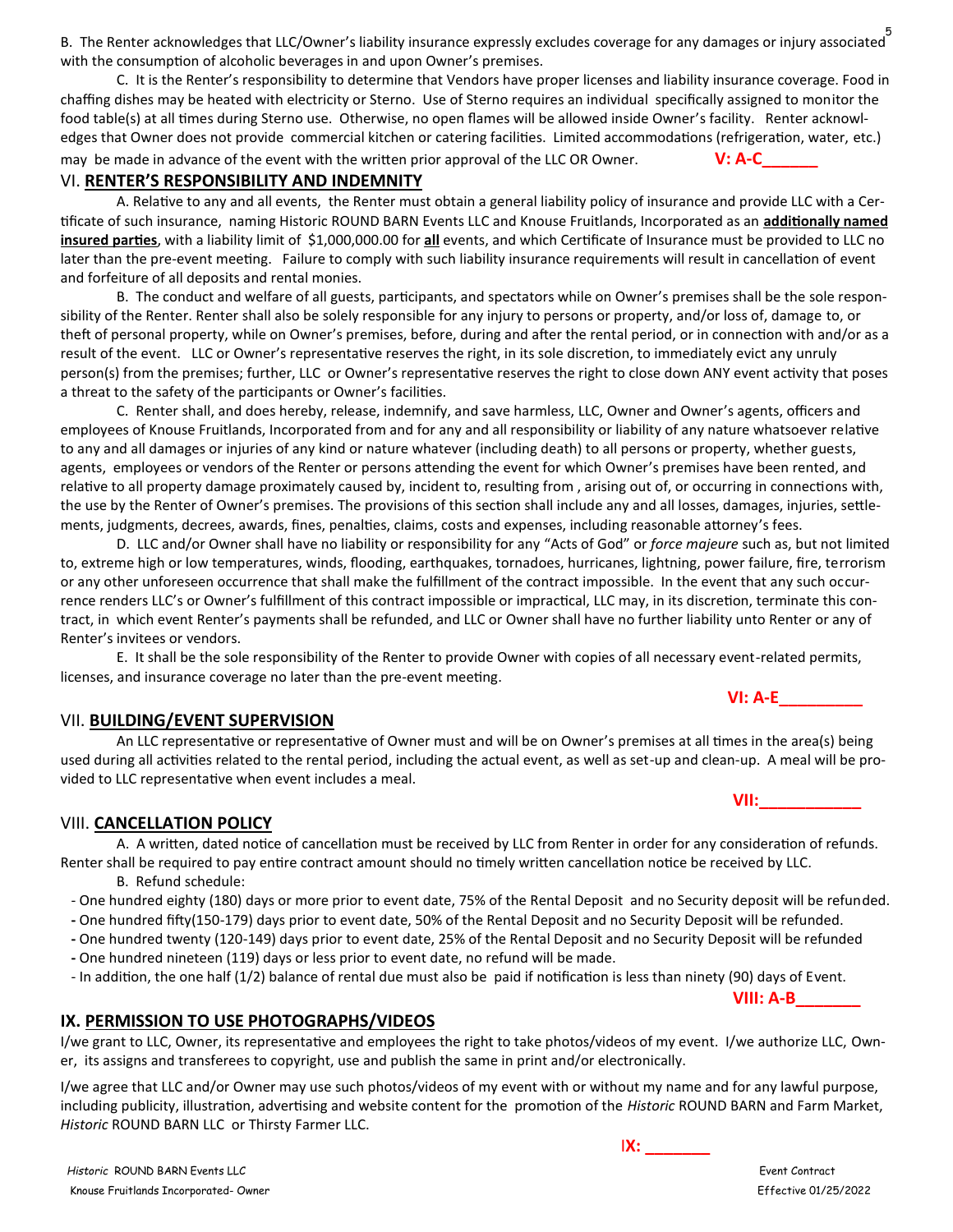# **ADDITIONAL TERMS, CONDITIONS, SPECIAL REQUESTS**:

*ANY EXCEPTIONS TO THESE POLICIES AND GUIDELINES WILL REQUIRE PRIOR WRITTEN APPROVAL, NOTED HEREIN, OF LLC OR OWNER. ANY CHANGES TO THE CONTRACT AFTER ITS SIGNING MUST BE MADE IN WRIT-ING, AGREED TO AND SIGNED BY BOTH LLC OR OWNER AND RENTER. RENTER ACKNOWLEDGES AND AGREES THAT THERE ARE NO VERBAL AGREEMENTS, REPRESENTATIONS OR ASSURANCES UPON WHICH RENTER HAS RELIED IN SIGNING AND RETURNING THIS CONTRACT, AND THAT ONLY THIS CONTRACT'S WRITTEN PROVI-SIONS SHALL BE BINDING UPON LLC OR OWNER***.**

I/WE **I** and all injuries the contract of the responsibility and liability for any and all injuries or damages to persons or property which may occur, directly or indirectly, as a result of my/our use of the Owner's property for my planned event, as such event is described in this contract, whether such injury or damage occurs before, during, or after such event. Also, I/we shall indemnify and hold harmless LLC, Owner, their employees and agents from all responsibility against any claims filed by parties for any such injuries, acts and all damages.

In consideration of being allowed to set up equipment at and access the Owner's property, I/we hereby personally assume all risks in connection with my/our actions and those of any service providers while on the property and, for any harm, injury or damage that may befall me/us or those of any service providers, whether foreseen or unforeseen.

I/We further state that I/we am of lawful age and legally competent to sign this contract. I/We understand that the terms herein are contractual and not a mere recital, and that I/we have signed this document of my/our own free act.

I/We also agree that I/ we have read this entire contract and completely understand it in is entirety and agree to everything in its contents. I/We will agree to abide by every policy and guideline put forth in this contract.

| <b>RENTER</b>                          | <b>Historic ROUND BARN Events LLC</b>                                                                                                                                                                                         |                                           |
|----------------------------------------|-------------------------------------------------------------------------------------------------------------------------------------------------------------------------------------------------------------------------------|-------------------------------------------|
| <b>Printed Name:</b>                   |                                                                                                                                                                                                                               |                                           |
|                                        |                                                                                                                                                                                                                               | Signature: Signature:                     |
| DATE: ___________                      | DATE: and the state of the state of the state of the state of the state of the state of the state of the state of the state of the state of the state of the state of the state of the state of the state of the state of the |                                           |
| <b>RENTER INFORMATION (INDIVIDUAL)</b> | <b>COUPLE INFORMATION:</b>                                                                                                                                                                                                    | <b>RENTER INFORMATION (ORGANIZATION):</b> |
|                                        | <b>BRIDE/GROOM (NAME):</b>                                                                                                                                                                                                    | ORGANIZATION:                             |
| <b>RENTER NAME:</b>                    | <b>PHONE:</b>                                                                                                                                                                                                                 |                                           |

| EMAIL:<br>ADDRESS:         | <b>ADDRESS:</b><br>CITY, STATE, ZIP: |
|----------------------------|--------------------------------------|
| <b>BRIDE/GROOM (NAME):</b> | l CONTACT PERSON:                    |
| PHONE:                     |                                      |
| EMAIL:                     | <b>PHONE #:</b>                      |
| ADDRESS:                   | EMAIL:                               |
|                            |                                      |